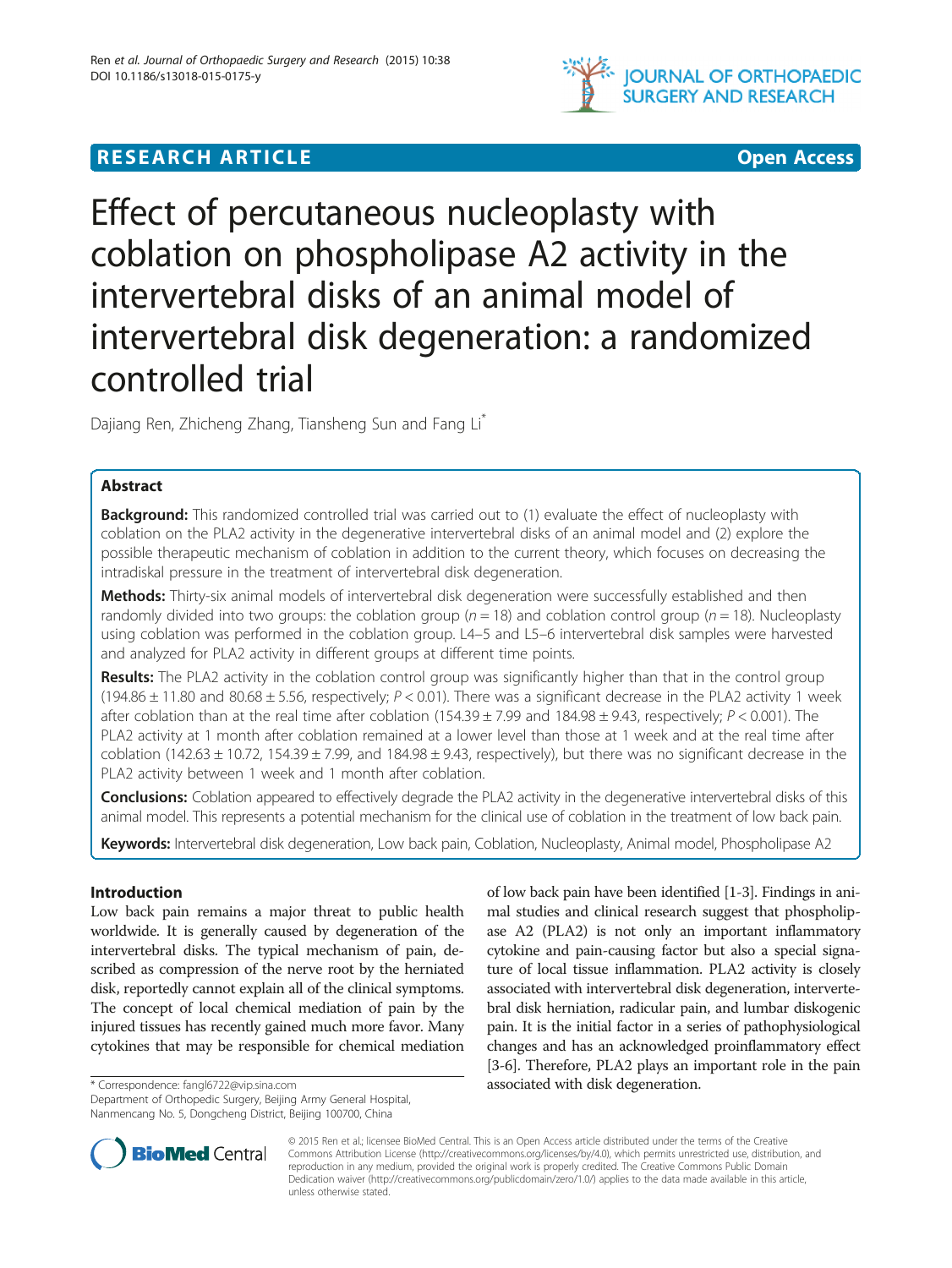Less invasive techniques introduced in recent years, including percutaneous nucleoplasty, are based on high-tech equipment and medications and contribute to less pain and more effective clinical outcomes in the treatment of low back pain. These minimally invasive techniques have been gradually accepted by both surgeons and patients [[7](#page-5-0)]. The therapeutic mechanism of percutaneous nucleoplasty is thought to ablate the nucleus pulposus and decrease the intradiskal pressure. Since 2002, we have used this technique to treat more than 800 patients with low back pain. We found that some patients with low back pain without high intradiskal pressure (such as severe intervertebral disk degeneration or annulus fibrosus tears) could also be cured or obtain satisfactory pain relief after coblation therapy. The therapeutic mechanism of coblation in these patients was unclear. Therefore, this study was designed to explore the effect of coblation on the PLA2 activity in degenerative intervertebral disks and provide experimental evidence for the clinical use of coblation in the treatment of low back pain due to intervertebral disk degeneration.

### Methods

#### Experimental animals

This study was approved by the Animal Experimental Ethics Committee of Beijing Army General Hospital. A total of 46 New Zealand white rabbits (weight, 2.0–2.5 kg; age, 2.0–2.5 months) were purchased from Vital River Laboratories (Beijing, China). They were randomly assigned to an animal model group ( $n = 38$ ) and a control group  $(n = 8)$ . A surgical procedure was performed in the animal model group to establish the animal model of intervertebral disk degeneration. Two rabbits died of infection after the surgery. Thirty-six animal models were successfully established and then randomly divided into two groups: the coblation group  $(n = 18)$  and coblation control group  $(n = 18)$ . At each time point, six rabbits in the coblation and coblation control groups were euthanized for the analysis of PLA2 activity (Figure [1\)](#page-2-0). Food and drinking water were available ad libitum.

#### Establishment of the animal model

All rabbits were anesthetized with sodium pentobarbital (35 mg/kg, intraperitoneal injection). Magnetic resonance imaging (MRI) (Signa TwinSpeed 1.5 T Excite II; GE Healthcare, USA) and X-ray were performed to confirm the preoperative status of the involved disks prior to surgery. The animal model of intervertebral disk degeneration was induced as previously described [[8](#page-5-0)]. A C-arm with image intensification (BV300; Philips Electronics, Eindhoven, The Netherlands) was used to identify the location of L4–5 and L5–6. A posterolateral incision was made in the iliac crest, and the L4–5 and L5–6 disks were exposed. A 16-gauge puncture needle was used to induce an injury to the disk to a depth of 5 mm. Muscles and skin were closed with 3-0 silk suture. Four weeks postoperatively, the animal model group underwent MRI and X-ray examinations to assess the degeneration of the disks, and 36 animal models were successfully established. Two animals died of iatrogenic infection. The MR images of the disk was assessed by an observer blinded to the study using modified Thompson classification based on changes in the degree and area of signal intensity from grades 1 to  $4(1 = normal, 2 = minimal$  decrease in signal intensity but obvious narrowing of high-signal, 3 = moderate decrease in signal intensity,  $4 =$  severe decrease in signal intensity). The animal model with grade 2 or grade 3 was suitable for the study.

#### Nucleoplasty procedure

Nucleoplasty (Coblation®; ArthroCare Spine, USA) was performed in the coblation group as soon as we identified the successful establishment of the animal model of intervertebral disk degeneration, while no procedure was performed in the coblation control group. Each rabbit was tranquilized as described above. The operative field was prepared in a sterile fashion using betadine. L4–5 and L5–6 were identified with the C-arm while using Kirschner wires as markers. The procedure was performed as follows. The skin was stabbed by a 16-gauge hypodermic needle in preparation for puncture. Under fluoroscopic guidance, the access needle was inserted at an angle of 40° from the mid-back, targeting the tip of the stylet to the center of the nucleus in both the coronal and sagittal planes. The exact positioning of the stylet was then confirmed using anteroposterior and lateral views. The stylet was withdrawn from the needle, and a DC SpineWand was inserted under fluoroscopic guidance. The SpineWand was then connected to the cable. The controller was set at power level 1. The COAG pedal on the foot controller was depressed for 0.5 s. The ABLA-TION pedal on the foot controller was depressed for 3 to 5 s while the flange was rotated 180° in a back-and-forth motion. At the same time, the effective length was confirmed to extend from the inner part of the annulus fibrosus to that of the opposite side. The depth of penetration was controlled to extend not more than 5 mm from the needle tip. After the coblation zone had been created, the SpineWand was withdrawn from the needle and the needle was then withdrawn from the rabbit. Throughout all procedures, care was taken to avoid disturbing the peripheral tissues around the vertebrae. Following the surgeries, the rabbits were permitted free cage activity  $(4,000 \text{ cm}^2)$ , food, and water. Gentamicin was given intramuscularly for three consecutive days.

#### Assessment of PLA2 activity in the intervertebral disk

The PLA2 activity assessment (titrimetric analysis) was performed as previously published [[9](#page-5-0)]. All reagents were purchased from Beijing Chemical Preparation Company (Beijing, China). The substrate buffer solution comprised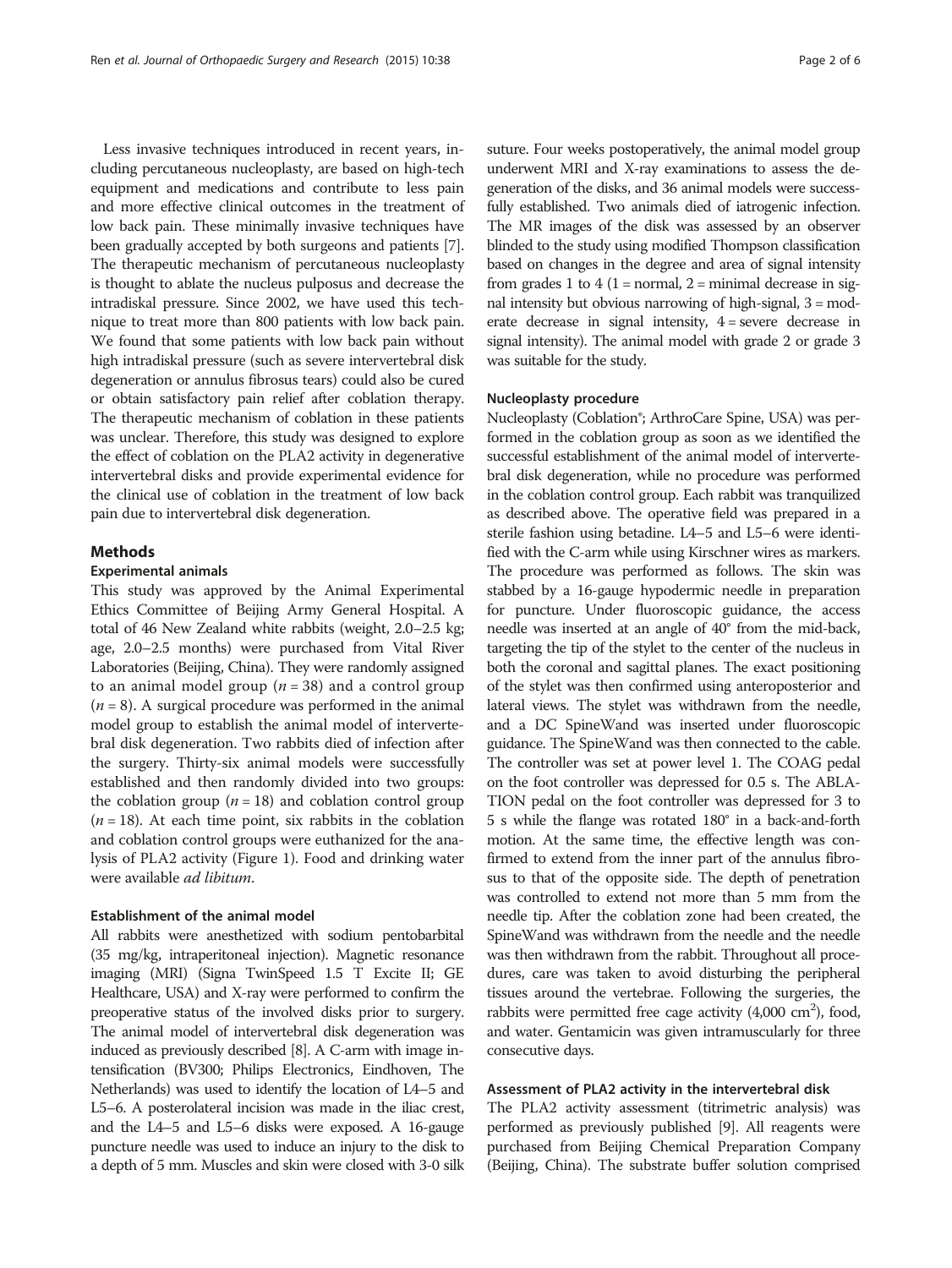<span id="page-2-0"></span>

phosphatidylcholine (3.75 mmol/L), glycine (0.1 mmol/L), boric acid (3.57 mmol/L), and sodium deoxycholate (6.03 mmol/L). Before use, the solution was placed in a water bath at 60°C for 30 min, and the pH was adjusted to 8.50 with sodium hydroxide solution (1 mol/L). The components of the PLA2 diluent were similar to those of the substrate buffer solution, but phosphatidylcholine was not included. Dilute hydrochloric acid (0.005 mmol/L) was also prepared for titration and determination of the amount of base.

The rabbits in the coblation and coblation control groups were followed serially by both MRI and X-ray at different time points: real time, 1 week, and 4 weeks after nucleoplasty. At each of these time points, six rabbits were randomly euthanized for analysis of disk specimens. A posterior longitudinal skin incision was made along the lumbar spine in a sterile fashion. Both the L4–5 and L5–6 motion segments were dissected from the lumbar spine. The L4–5 and L5–6 intervertebral disks were then carefully separated with a scalpel. Each disk was cut into 1 mm<sup>3</sup> pieces. After being weighed, the disk tissue was mixed with PLA2 diluent (4 ml/g) and centrifuged at 4,000 r/min for 10 min. The supernatant was mixed with 0.4 ml of PLA2 diluent, centrifuged at 8,000 r/min for 20 min, and collected and stored at 4°C.

First, each sample was placed in a 60°C thermostatic water bath for 30 min. Next, 0.4-ml samples and different reagents according to Table 1 were added to two tubes (tubes A and B), then placed in a water bath at 37°C for 60 min. Tube A was added with 0.2 ml calcium chloride (0.2 ml), and ethylenediaminetetraacetic acid (EDTA) (1.1 ml) was added to tube B. The pH in tube A was carefully adjusted to match that in tube B by titration with dilute hydrochloric acid. A sensitivity pH meter (sensitivity, 0.001) (inoLab pH 740; WTW Co., Weilheim, Germany) was used to detect the endpoint of the reaction. The PLA2 activity was considered to indicate the consumption of dilute hydrochloric acid.

$$
\text{PLA2}(U) = \frac{N \times V \times 10^6 \times 2.5}{t}
$$

(V: volume of hydrochloric acid solution consumed; N: concentration of hydrochloric acid solution; t: time of titration).

#### Statistical analysis

All data were statistically analyzed with SPSS 16.0 (SPSS, Inc., Chicago, IL, USA). The data are presented as mean ± standard deviation (SD). The PLA2 activity between the

|  | Table 1 Procedure of PLA2 activity measurement |
|--|------------------------------------------------|
|--|------------------------------------------------|

| <b>Regents</b>               | <b>Tube A</b>              | <b>Tube B</b>  |
|------------------------------|----------------------------|----------------|
| Substrate buffer solution    | 8 ml                       | 8 <sub>m</sub> |
| Calcium chloride (0.5 mol/L) |                            | $0.2$ ml       |
| $EDTAa$ (15 mmol/L)          | $1.1$ ml                   |                |
| Samples                      | $0.4$ ml                   | $0.4$ ml       |
|                              | Water bath at 37°C, 60 min |                |
| Calcium chloride (0.5 mol/L) | $0.2$ ml                   |                |
| EDTA (15 mmol/L)             |                            | 1.1 ml         |

One PLA2 activity unit was defined as follows: 1 ml of sample consumes 1 nmol of dilute hydrochloric acid solution per min during titration at 37°C.  $(1 U = I$  nmol ml/min). <sup>a</sup> Ethylenediaminetetraacetic acid.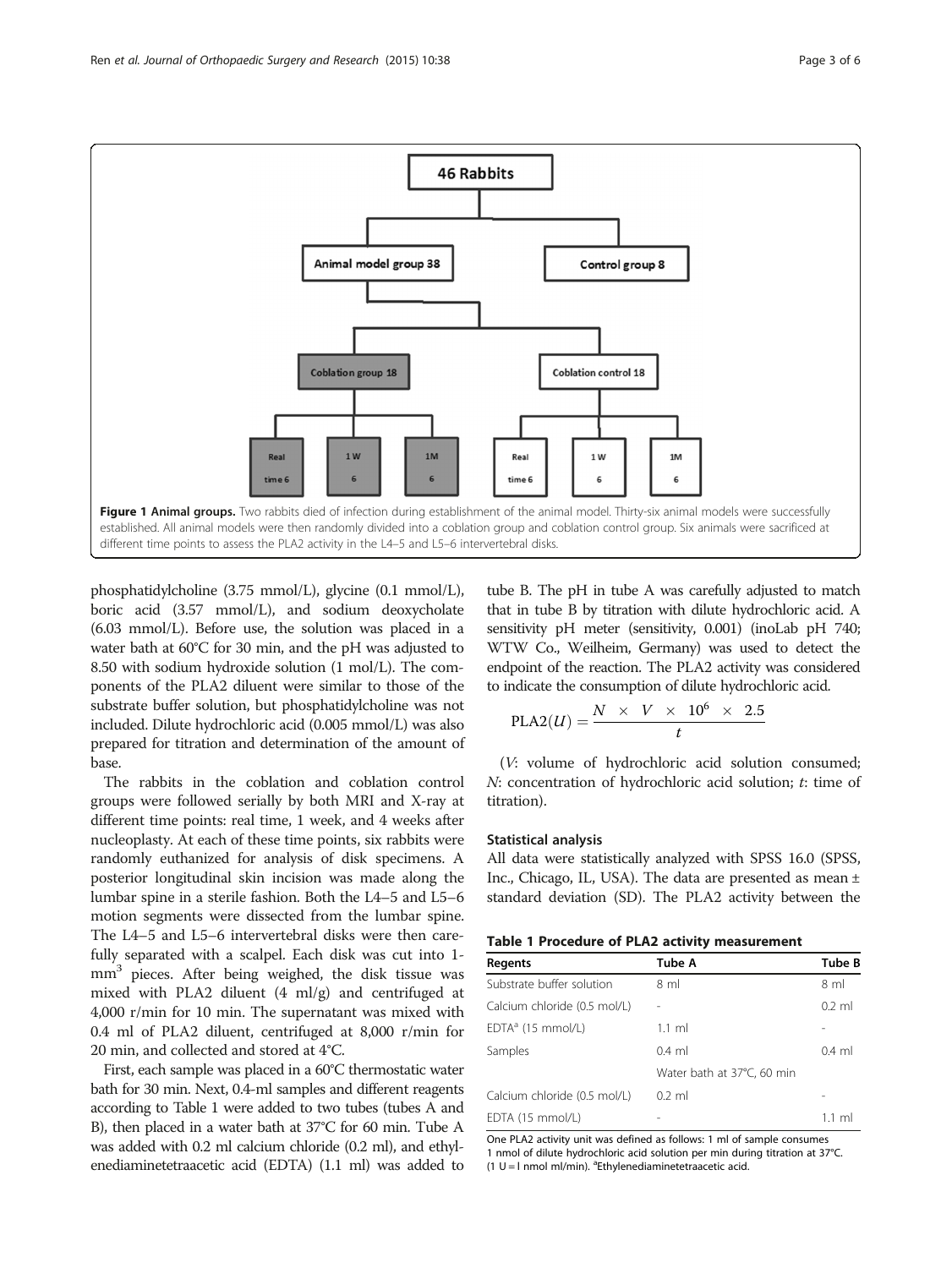## Results

## MRI and plain radiography of animal model of intervertebral disk degeneration

considered statistically significant.

Degenerative changes in L4–5 and L5–6 were identified in 36 rabbits by MRI and plain radiography compared with the control group. All the signal intensity of the disks in animal model group was between grade 2 and grade 3 at 4 weeks after stabbing. Severe degeneration could be observed in the coblation control group at 8 weeks after stabbing (Figure 2).

Reduced disk height of L4–5 and L5–6 and early osteophyte formation were shown on lateral radiographs. Endplate thickening (sclerosis) was not observed at any time point (Figure [3](#page-4-0)).

## Effect of coblation on PLA2 activity in intervertebral disks

The PLA2 activity in the intervertebral disks of different groups is shown in Table [2](#page-4-0). The PLA2 activity in the coblation control group was significantly higher than that in the control group  $(194.86 \pm 11.80 \text{ vs. } 80.68 \pm 5.56, \text{ respectively};$  $P < 0.01$ ). When coblation was performed on the degenerative intervertebral disks, the PLA2 activity in the coblation

group was significantly lower than that in the coblation control group  $(184.98 \pm 9.43 \text{ vs. } 194.86 \pm 11.80)$ , respectively;  $P < 0.05$ ). In the coblation group, the PLA2 activity developed a gradually declining trend (real time, 184.98 ± 9.43; >1 week,  $154.39 \pm 7.99$ ; >1 month,  $142.63 \pm 10.72$ ), but a significant difference in PLA2 activity was only noted between real time and 1 week after coblation  $(184.98 \pm 9.43 \text{ vs. } 154.39 \pm 7.99, \text{ respectively}; P < 0.001).$ 

## Discussion

Intervertebral disk degeneration is a multifaceted, chronic process involving certain detrimental, progressive changes in disk composition, structure, and function that occur more quickly and/or with greater severity than those associated with normal aging [[10](#page-5-0)]. It has been widely studied with respect to its potential involvement in the onset of low back pain. The mechanical behaviors of intervertebral disk degeneration and their changes with degeneration have been investigated, but the current mechanical theory cannot explain all treatment effects. For instance, the pathophysiology of sciatica due to lumbar disk herniation involves factors other than mere mechanical compression of the nerve root because many patients with disk herniation remain entirely asymptomatic. The pain-related chemical mediators released by the tissues involved in degenerative disk disease have been increasingly recognized in recent years [[11,12](#page-5-0)]. Many inflammatory cytokines are related to disk degeneration. These factors appear to be activated in cases of symptomatic herniation, suggesting that inflammation of the



Figure 2 Signal intensity of the disks in animal model group. (a) T2-weighted spin-echo images show four normal intervertebral disk signals in the control group (white arrows). (b) Two degenerative intervertebral disks in the coblation group with lower signal intensity than normal disks (1 month after stabbing; original magnification  $\times$  2). (c) T2-weighted spin-echo images show two "black disks" with disk intensity of grade 4 in the coblation control group at 8 weeks after stabbing (white arrows, original magnification  $\times$  1.5).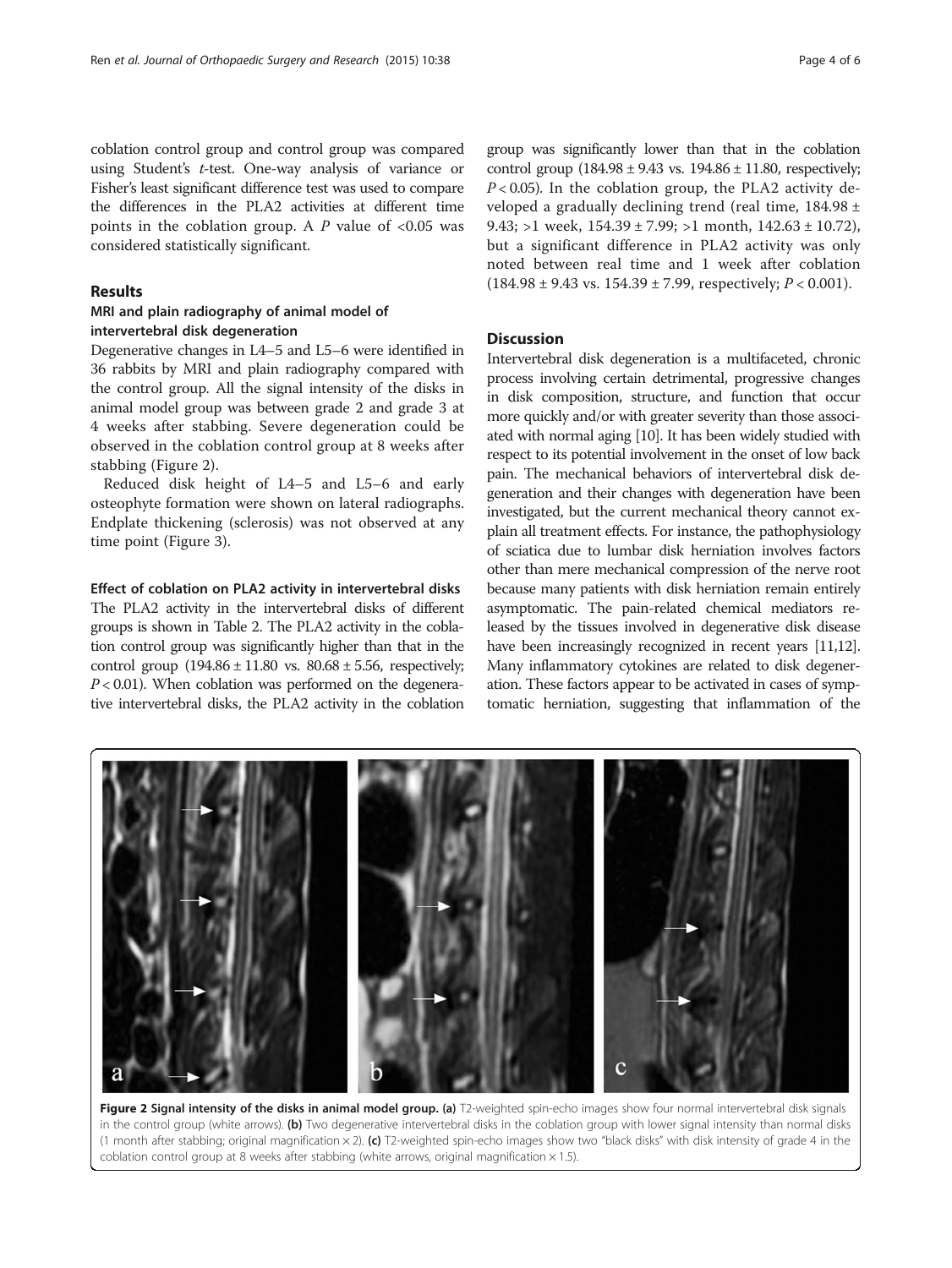<span id="page-4-0"></span>



nerve root might result from an inflammatory process in the herniated disk itself. Among them, PLA2, a lipolytic enzyme first discovered in the herniated disk tissues in 1990 by Saal et al. [[13](#page-5-0)], preferentially cleaves arachidonic acid from membrane phospholipids, resulting in various inflammatory mediators such as prostaglandins and leukotrienes. It has played an important role as a very important inflammatory cytokine within the pathological manifestations of the disk degeneration, neurological symptoms, peripheral nerve injury, and diskogenic pain [\[14-17\]](#page-5-0).

In our study, we found that the PLA2 activity in the coblation control group was significantly higher than that in the control group, indicating that PLA2 activity is closely related to intervertebral disk degeneration. One postulated mechanism is that when intervertebral disk

| Table 2 PLA2 activity in intervertebral disks at different |  |
|------------------------------------------------------------|--|
| time points among different groups                         |  |

| Groups                  | PLA2 activity (U) |
|-------------------------|-------------------|
| Control group           | $80.68 + 5.56$    |
| Coblation group         |                   |
| Real time               | $184.98 + 9.43$   |
| 1 week later            | $154.39 + 7.99$   |
| 1 month later           | $14263 + 1072$    |
| Coblation control group |                   |
| Real time               | $194.86 + 11.80$  |
| 1 week later            | $195.20 + 13.90$  |
| 1 month later           | $725.98 + 12.59$  |

degeneration occurs, PLA2 is activated by various proinflammatory mediators such as interleukin-1, tumor necrosis factor-α, and interleukin-6, which are secreted by the degenerative intervertebral disk. This gradually leads to high expression of PLA2 in the degenerative intervertebral disk as the degeneration progresses.

Over recent years, several minimally invasive treatment modalities for intervertebral disk degenerative disease have been studied, such as intradiskal steroid injection, intradiskal electrothermal therapy, and intradiskal radiofrequency thermocoagulation. Coblation is a surgical method of volumetric tissue removal through molecular dissociation during arthroscopic surgery developed by ArthroCare Corporation. It achieves its operative result through a lower intradiskal pressure. In practical applications, however, we have found that the current theory of mechanical decompression cannot explain all clinical phenomena. In some patients with low back pain, the contrast media (injected volume of >2 ml) spread rapidly outside the annulus fibrosus during diskography, indicating severe intervertebral disk degeneration or an annulus fibrosus tear. Interestingly, these patients also achieved satisfactory pain relief after coblation therapy. Under this premise, we postulated that pain relief is associated with decreased inflammatory cytokine levels after coblation.

The PLA2 activity in the coblation control group was significantly higher than that in the control group. When coblation was performed on degenerative intervertebral disks, the PLA2 activity began to decline over time. In addition, a significant difference in PLA2 activity in the